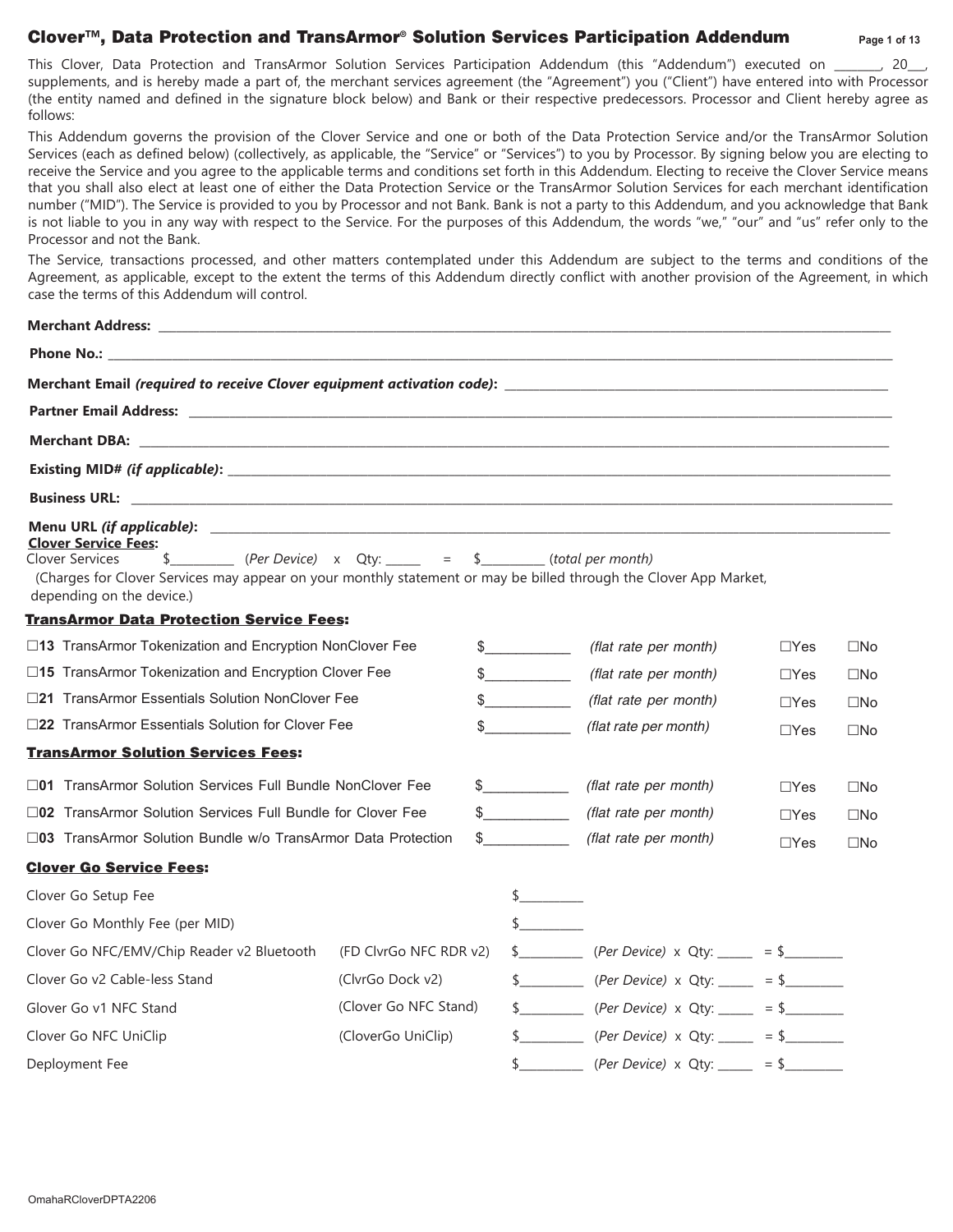# **Clover Equipment Details: Clover™, Data Protection and TransArmor® Solution Services Participation Addendum Page <sup>2</sup> of 1<sup>2</sup>**

The following is for information purposes only. You are not purchasing or leasing equipment from Processor and you acknowledge and agree that Processor will have no obligation or liability relating to such purchase or lease or equipment. Your purchase or lease of equipment is subject to separate terms and conditions between you and the equipment seller or lessor.

|         | Network: , □ Omaha<br><b>Nashville</b> |     |         |                                  |         |           |                                                                           |   |                                                  |               |
|---------|----------------------------------------|-----|---------|----------------------------------|---------|-----------|---------------------------------------------------------------------------|---|--------------------------------------------------|---------------|
| Lease   | <b>Purchased</b><br>(circle one)       | QTY | \$/Unit | <b>Deployment</b><br>Fee \$/Unit | \$Total | Swap Fee* | <b>Equipment Type</b>                                                     |   | <b>Retail</b><br><b>Restaurant</b><br>Restaurant | Quick Service |
| P       | L                                      |     | \$      | \$                               | \$      | \$        | Clover Station 2018                                                       | R | RE                                               | QSR           |
| P       | L                                      |     | \$      | \$                               | \$      | \$        | P500 Printer                                                              | R | <b>RE</b>                                        | QSR           |
| P       | L                                      |     | \$      | \$                               | \$      | \$        | P550 Printer NFC Display                                                  | R | $\sf RE$                                         | QSR           |
| P       | L                                      |     | \$      | \$                               | \$      | \$        | Station 2018 Kit                                                          | R | <b>RE</b>                                        | QSR           |
| P       | L                                      |     | \$      | \$                               | \$      | \$        | Clover Mini Wi-Fi                                                         | R | <b>RE</b>                                        | QSR           |
| P       | L                                      |     | \$      | \$                               | \$      | \$        | Clover Mini Wi-Fi + LTE                                                   | R | <b>RE</b>                                        | QSR           |
| P       | L                                      |     | \$      | \$                               | \$      | \$        | Clover Mini LTE Starter Kit                                               | R | <b>RE</b>                                        | QSR           |
| P       | L                                      |     | \$      | \$                               | \$      | \$        | <b>Clover Mini Swivel</b>                                                 | R | <b>RE</b>                                        | QSR           |
| P       | L                                      |     | \$      | \$                               | \$      | \$        | <b>Clover Cash Drawer</b>                                                 | R | <b>RE</b>                                        | QSR           |
| P       | L                                      |     | \$      | \$                               | \$      | \$        | <b>Clover Weight Scale</b>                                                | R | <b>RE</b>                                        | QSR           |
| P       | L                                      |     | \$      | \$                               | \$      | \$        | <b>Clover Kitchen Printer</b>                                             | R | <b>RE</b>                                        | QSR           |
| P       | L                                      |     | \$      | \$                               | \$      | \$        | Clover Kitchen Printer- Asian Chr                                         | R | <b>RE</b>                                        | QSR           |
| P       | L                                      |     | \$      | \$                               | \$      | \$        | Clover Bar Code Scanner - Zebra<br>DS2208 Barcode Scanner                 | R | <b>RE</b>                                        | QSR           |
| $\sf P$ | L                                      |     | \$      | \$                               | \$      | \$        | Clover Bar Code Scanner - Zebra<br>DS9208 Hands Free Barcode Scanner      | R | <b>RE</b>                                        | QSR           |
| P       | L                                      |     | \$      | \$                               | \$      | \$        | <b>Clover Flex</b>                                                        | R | <b>RE</b>                                        | QSR           |
| P       | L                                      |     | \$      | \$                               | \$      | \$        | Clover Flex LTE Starter Kit                                               | R | <b>RE</b>                                        | QSR           |
| P       | L                                      |     | \$      | \$                               | \$      | \$        | <b>Clover Flex Silicone Sleeve</b>                                        | R | <b>RE</b>                                        | QSR           |
| P       | L                                      |     | \$      | \$                               | \$      | \$        | <b>Clover Flex Travel Kit</b>                                             | R | <b>RE</b>                                        | QSR           |
| P       | L                                      |     | \$      | \$                               | \$      | \$        | Magtek Imagesafe Check Scanner<br>22370001 (New)                          | R | <b>RE</b>                                        | QSR           |
| P       | L                                      |     | \$      | \$                               | \$      | \$        | Micrsafe USB Scanner, MSR, Security<br>Level 2, Magensa Key, 22551002-MSR | R | <b>RE</b>                                        | QSR           |
| P       | L                                      |     | \$      | \$                               | \$      | \$        | Employee Login Card                                                       | R | <b>RE</b>                                        | QSR           |
| P       | L                                      |     | \$      | \$                               | \$      | \$        | Restocking Fee (Station/Flex/Mini)                                        | R | RE                                               | QSR           |
| P       | L                                      |     | \$      | \$                               | \$      | \$        | Restocking Fee (Peripherals)                                              | R | <b>RE</b>                                        | QSR           |
| P       | L                                      |     | \$      | \$                               | \$      | \$        | Deployment Fee                                                            | R | <b>RE</b>                                        | QSR           |
| P       |                                        |     | \$      | \$                               | \$      | \$        | Injection Fee                                                             | R | RE                                               | QSR           |

\*Swap fee applies for a device swap that occurs after the device's warranty has expired.

| LEASE COMPANY: (04) First Data Global Leasing Lease Term:                                    | <b>Months</b>                                          | Annual Tax Handling Fee: \$ 10.20 |  |  |
|----------------------------------------------------------------------------------------------|--------------------------------------------------------|-----------------------------------|--|--|
| Monthly Lease Charge for This Location: \$                                                   | w/o taxes, late fees, or other charges that may apply. |                                   |  |  |
| See Lease Agreement for details. This is a NON-CANCELABLE lease for the full term indicated. |                                                        |                                   |  |  |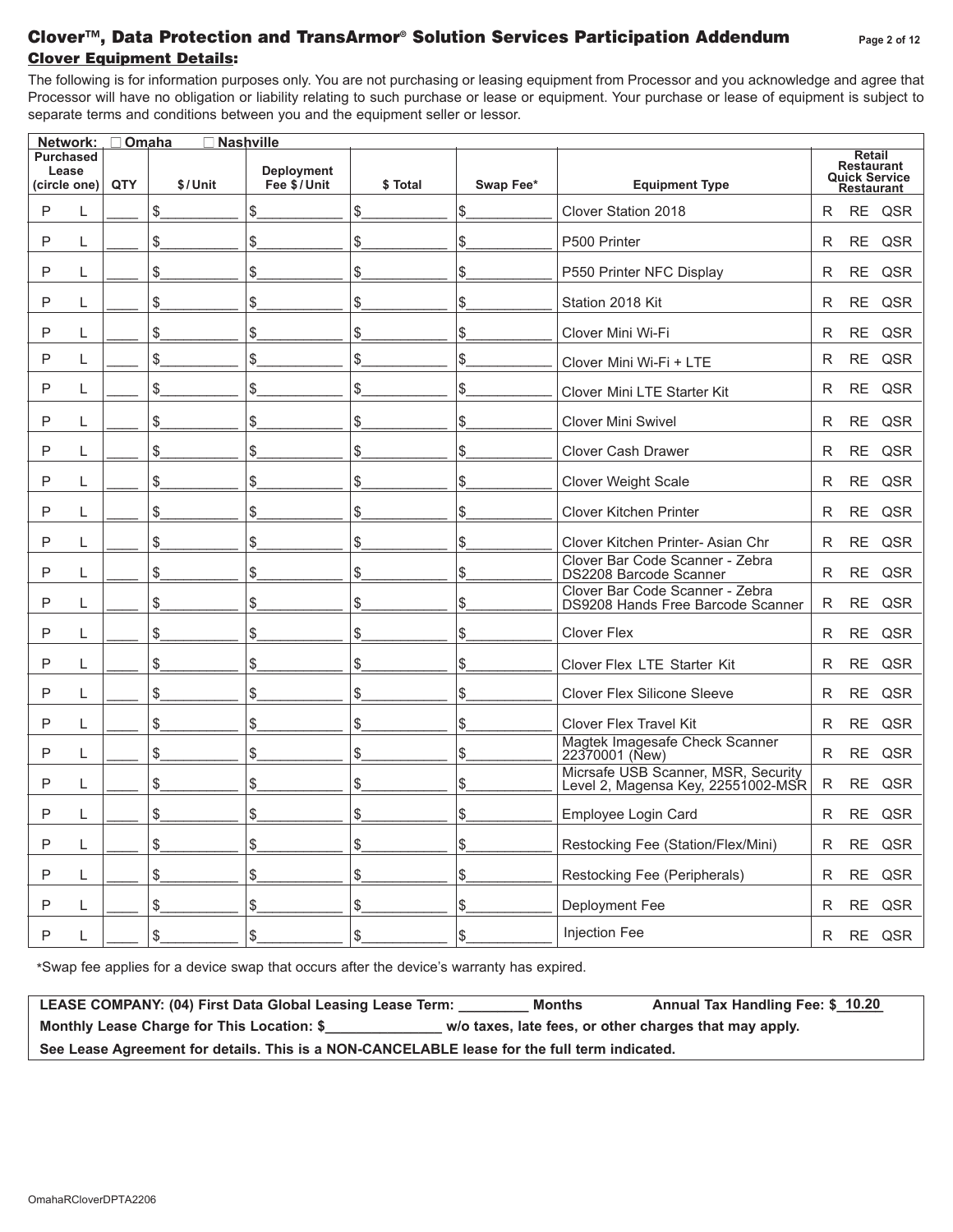# **Clover™, Data Protection and TransArmor® Solution Services Participation Addendum Page <sup>3</sup> of 1<sup>2</sup>**

# **CLOVER**

## **1. CLOVER SERVICE.**

**1.1. Definitions.** Capitalized terms used herein shall have the meanings given to such terms as set forth in this Addendum or as defined elsewhere in the Agreement.

**"Clover Marks"** means the names, logos, emblems, brands, service marks, trademarks, trade names, tag lines or other proprietary designations of Clover Network, Inc., an affiliate of Processor.

**"Clover Service"** means the website associated with the Clover Service, the object code version of Clover software applications (whether owned or licensed by Clover) resident on a Device at the time we provide you with the Device and the object code version of the software that enables the applications resident on a Device at the time of provisioning, and any related updates (including software maintenance or bug fixes) and any materials, documentation and derivative works released by Processor from time to time. For the avoidance of doubt, the term software in the preceding sentence does not include any software that may be obtained by you separately from the Clover Service (e.g., any applications or software downloaded by you through an application marketplace). The Clover Service is deemed part of the "Services," as defined in and provided under the Agreement.

**"Customer"** means a Person who makes a purchase of goods or services from you, the transaction for which utilizes the Clover Service.

**"Customer Information"** means information about your Customers (e.g., name, mailing address, e-mail address, telephone number) obtained in connection with your use of the Clover Service.

**"Device"** means a tablet, smartphone, or other mobile or fixed form factor identified by Processor from time to time as compatible with and capable of supporting the Clover Service.

**"Third Party Services"** are the services, products, promotions or applications provided by someone other than Processor.

**1.2. License Grant.** During the term of this Addendum, Processor grants you a personal, limited, non-exclusive, revocable, non-transferable license, without the right to sublicense or assign in any way, to electronically access and use the Clover Service for your internal business use solely in the United States to manage your establishment and conduct associated point of sale activities within the United States in accordance with this Addendum.

For purposes of this Addendum "United States" does not include U.S. Territories or possessions. The Clover Service is for your internal business use only. This Addendum does not grant you any rights to the Clover Marks. All intellectual property and proprietary rights in or related to the Clover Service and the Clover Marks are and will remain our, our affiliates', our vendors', or our licensors' (as applicable) sole and exclusive property, and any and all right, title and interest associated with the Clover Service not expressly granted by Processor in this Addendum are deemed withheld.

## **1.3. Restrictions.**

1.3.1. All right, title and interest in and to all confidential information and intellectual property related to the Clover Service (including Clover Marks, all software, the content of any materials, web screens, layouts, processing techniques, procedures, algorithms, and methods and any updates, changes, alterations, or modifications to or derivative works from such intellectual property), owned, developed or licensed by us at any time or employed by us in connection with the Clover Service, shall be and will remain, as between us and you, our or our affiliates', vendors' or licensors' (as applicable) sole and exclusive property and all right, title and interest associated with the Clover Service not expressly granted by us in this Addendum are deemed withheld. You shall not use Clover Marks in any manner, including in any advertisements, displays, or press releases, without our prior written consent.

- 1.3.2. If we provide you with copies of or access to any software or documentation, unless otherwise expressly stated in writing, that software and documentation is provided on a personal, non-exclusive, non-transferable, non-assignable, revocable limited license for the period of your subscription to the Clover Service and solely for you to access and use the software and documentation to receive the Clover Service for its intended purpose on systems owned or licensed by you.
- 1.3.3. You shall not and shall not permit any third party to do any of the following: (a) access or attempt to access the Clover Service (or any part) that is not intended to be made available to you or made available for public use; (b) decompile, disassemble, reverse engineer, or otherwise attempt to reconstruct or discover by any means any source code, underlying ideas or algorithms of the Clover Service (or any part), except to the extent that such restriction is expressly prohibited by law; (c) modify, translate, or alter in any manner, the Clover Service (or any part) or the Clover Marks; (d) create derivative works of or based on the Clover Service (or any part) or the Clover Marks; (e) except for backup and archival purposes, directly or indirectly copy the Clover Service (or any part); (f) republish, upload, post, transmit, disclose, or distribute (in any format) the Clover Service (or any part) except as permitted herein; (g) access or use (in any format) the Clover Service (or any part) through any time-sharing service, service bureau, network, consortium, or other means; (h) rent, lease, sell, sublicense, assign, or otherwise transfer your license rights to any third party, whether by operation of law or otherwise; (i) use or ship the Clover Service (or any part) outside of the United States, or access the Clover Service (or any part) from outside the United States, without in any case obtaining our advance written consent; (j) remove, relocate, or otherwise alter any proprietary rights notices from the Clover Service (or any part) or the Clover Marks; (k) perform or attempt to perform any actions that would interfere with the proper working of the Clover Service, prevent access to or use of the Clover Service by other users, or in our reasonable judgment impose an unreasonable or disproportionately large load on our infrastructure, network capability or bandwidth; or (l) use the Clover Service (or any part) except as permitted in Section 1. 2. You shall not take any action inconsistent with the stated title and ownership in Section 1.2. You will not file any action, in any forum that challenges the ownership of any part of the Clover Service, any related software, materials or documentation. Failure to comply with this provision will constitute a material breach of this Addendum. We have the right to immediately terminate this Addendum and your access to and use of the Clover Service in the event of a challenge by you.

#### **1.4. Clover Service Limitations and Requirements.**

- 1.4.1. You may access the Clover Service through your Device using a wired (ethernet) or wireless (wifi or cellular) connection to the Internet. You are solely responsible for the payment of any fees that may be imposed by your Internet/data provider. Your use of the Clover Service may be subject to: (a) the terms of your agreements with your Internet/data provider; and (b) the availability or uptime of the services provided by your Internet/data provider.
- 1.4.2. You may use the Clover Service to conduct point of sale activities offline. Transactions initiated offline will be queued and submitted for authorization when Internet connectivity to the Clover System is restored. However, you assume all risk, responsibility and liability associated with any transaction that you choose to conduct while the Clover Service is used offline.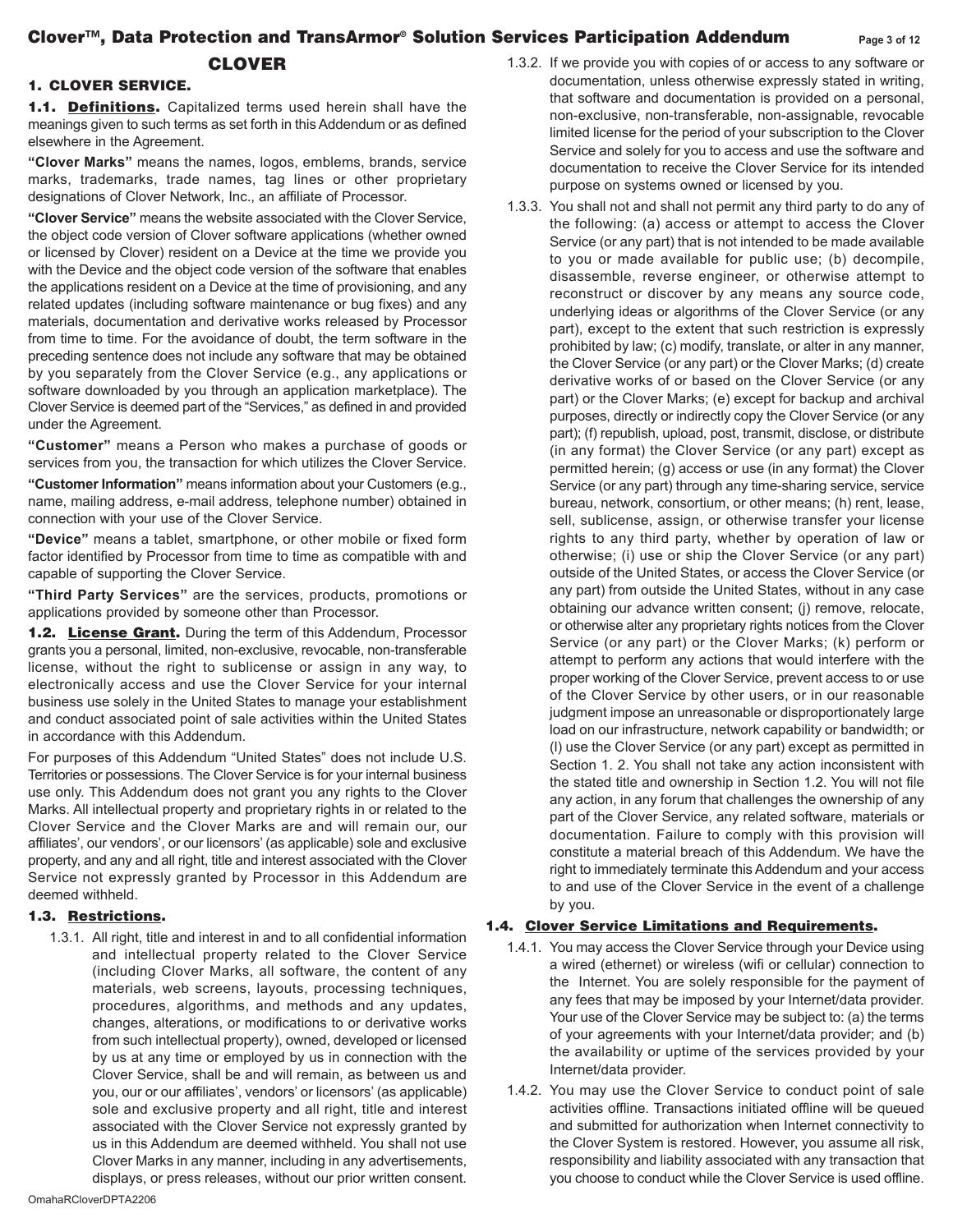## **Clover™, Data Protection and TransArmor® Solution Services Participation Addendum Page <sup>4</sup> of 1<sup>2</sup>**

- 1.4.3. The Clover Service does not function with every mobile device. Processor may alter which Devices are approved as compatible with the Clover Service in our discretion from time-to-time.
- 1.4.4. The default version and functionality of Clover software applications that are accessible at the time you acquire a Device may vary from time to time as determined by Processor or an affiliate of Processor. Notwithstanding anything to the contrary herein, software for certain Clover Devices may only be offered by Processor or an affiliate of Processor as applications via an application marketplace.
- 1.4.5. We may perform maintenance on the Clover Service from time to time which may result in service interruptions, delays, or errors. We will not be liable for any such interruptions, delays, errors, or bugs. You agree that we may contact you in order to assist you with the Clover Service and obtain information needed to identify and fix any errors.
- 1.4.6. You shall at all times comply with any operating procedures, requirements, or guidelines regarding your use of the Clover Service that are posted on the Clover website or otherwise provided or made available to you (collectively, "Clover Ops Guide").
- 1.4.7. You shall comply with the following requirements in connection with your use of the Clover Service:
	- a) With respect to each of your Customers who requests the delivery of marketing materials, transaction receipts or other communications from you via text message or email, such Customer must give his consent in writing or enter his phone number or email address in the appropriate space on the device and provide such consent via a check box himself on the Device; you are NOT permitted to add or modify any Customer Information (including but not limited to phone number and email address) or any Customer's consent indication on behalf of a Customer.
	- b) You (or your agents acting on your behalf) may only send marketing materials or other communications to the Customer's provided phone number, street address, and/or email address if the Customer has specifically consented by checking (himself) the applicable box displayed on the Device.
	- c) NOTWITHSTANDING THE CAPABILITY OF THE CLOVER SERVICE TO COLLECT AND STORE CUSTOMER INFORMATION AND TO ALLOW YOUR CUSTOMERS TO ELECT TO RECEIVE MARKETING MATERIALS FROM YOU, SOME STATES MAY LIMIT YOUR USE OF SUCH INFORMATION ONCE COLLECTED AND/OR YOUR DISCLOSURE OF SUCH INFORMATION TO THIRD PARTIES, EVEN IF THE CUSTOMER HAS PROVIDED HIS CONSENT, AND/OR YOUR DISCLOSURE OF SUCH INFORMATION TO THIRD PARTIES. YOU ACKNOWLEDGE AND AGREE THAT (I) YOUR USE OF CUSTOMER INFORMATION OBTAINED IN CONNECTION WITH THE CLOVER SERVICE MAY BE SUBJECT TO LOCAL, STATE, AND/OR FEDERAL LAWS, RULES, AND REGULATIONS, (II) YOU ARE SOLELY RESPONSIBLE FOR KNOWING SUCH LAWS, RULES, AND REGULATIONS, AND (III) YOU WILL AT ALL TIMES STRICTLY COMPLY WITH ALL SUCH LAWS, RULES, AND REGULATIONS.
	- d) You shall provide and obtain any disclosures and consents related to the E-SIGN Act that may be required in connection with your communications and agreements with your Customers through the Clover Service.

**1.5. Third Party Services.** The Clover Service may contain links to additional services provided by Processor or its affiliates as well as Third Party Services (e.g., an application marketplace). If you decide to use Third Party Services, you will be responsible for reviewing and OmahaRCloverDPTA2206

understanding the terms and conditions associated with Third Party Services (including obtaining and maintaining any required third party hardware and/or software that is required for the Third Party Services to work with the Clover Service). Any access of or content downloaded or otherwise obtained through the use of Third Party Services is at your own risk. Third Party Services are not governed by the terms and conditions of this Addendum or the Agreement. ANY CONTENT DOWNLOADED OR OTHERWISE OBTAINED THROUGH THE USE OF THIRD PARTY SERVICES (E.G., APPLICATION MARKETPLACE AND NY APPS AVAILABLE AT SUCH APPLICATION MARKETPLACE) IS DOWNLOADED AT YOUR OWN RISK. PROCESSOR WILL NOT BE RESPONSIBLE FOR ANY ACTIONS OR ANY FAILURES TO ACT OF ANY THIRD PARTY, AND PROCESSOR EXPRESSLY DISCLAIMS ANY LIABILITY RELATED TO ALL THIRD PARTY SERVICES. PROCESSOR DOES NOT WARRANT, ENDORSE, GUARANTEE, OR ASSUME RESPONSIBILITY FOR ANY PROVIDER OF A THIRD PARTY SERVICE OR ANY THIRD PARTY SERVICE OR PRODUCT ADVERTISED OR OFFERED THROUGH THE CLOVER SERVICE OR ANY HYPERLINKED WEBSITE OR SERVICE, OR FEATURED IN ANY BANNER OR OTHER ADVERTISING, AND PROCESSOR WILL NOT BE A PARTY TO OR IN ANY WAY MONITOR ANY TRANSACTION BETWEEN YOU AND PROVIDERS OF THIRD PARTY SERVICES OR PRODUCTS.

**1.6. Account Registration.** We may require you to register and create a "Member" or "Merchant" account to use the Clover Service. If and when prompted by our registration process, you agree to (a) provide true, accurate, current and complete information about yourself and/or your business, and (b) maintain and update this information to keep it true, accurate, current and complete. If any information provided by you is untrue, inaccurate, not current or incomplete, we have the right to terminate your Clover Service account ("Account") and refuse any and all current or future use of the Clover Service.

**1.7. Privacy and Data Use.** All data collected from you at www.clover.com or in connection with your use of the Clover Service, including Customer Information, transaction information and information about your business and employees used with or stored in or by the Clover Services (collectively, "Account Data"), is collected by Clover Network, Inc. and not Processor or Bank; therefore, the use and sharing of such Account Data is controlled by the Clover Network, Inc. Privacy Policy (available at https://www.clover.com/privacy\_policy). You acknowledge and agree that we may access your Account Data upon our request to Clover, and our use of your Account Data is governed by the terms set forth in the Agreement.

# **1.8. Protecting Your Information.**

1.8.1. You are solely responsible for ensuring that your account numbers, passwords, security questions and answers, login details and any other security or access information used by you to use or access the Clover Service are kept safe and confidential. You must prevent unauthorized access to and use of any Account Data. You are responsible for all electronic communications sent to us or to any third party (including Clover Network, Inc.) containing Account Data and for all uses of the Clover Service or any software provided or approved by Processor to authenticate access to, and use of, the Clover Service and any software. When we receive communications containing Account Data, we assume you sent it to us. Processor has the right to rely on user names, passwords and other signor credentials, access controls for the Clover Service or any software provided or approved by Processor to authenticate access to, and use of, the Clover Service and any software. You must immediately notify us if you become aware of any loss, theft or unauthorized use of any Account Data (see Clover Service support center contact information below). We reserve the right to deny you access to the Clover Service, in whole or in part, if we believe that any loss, theft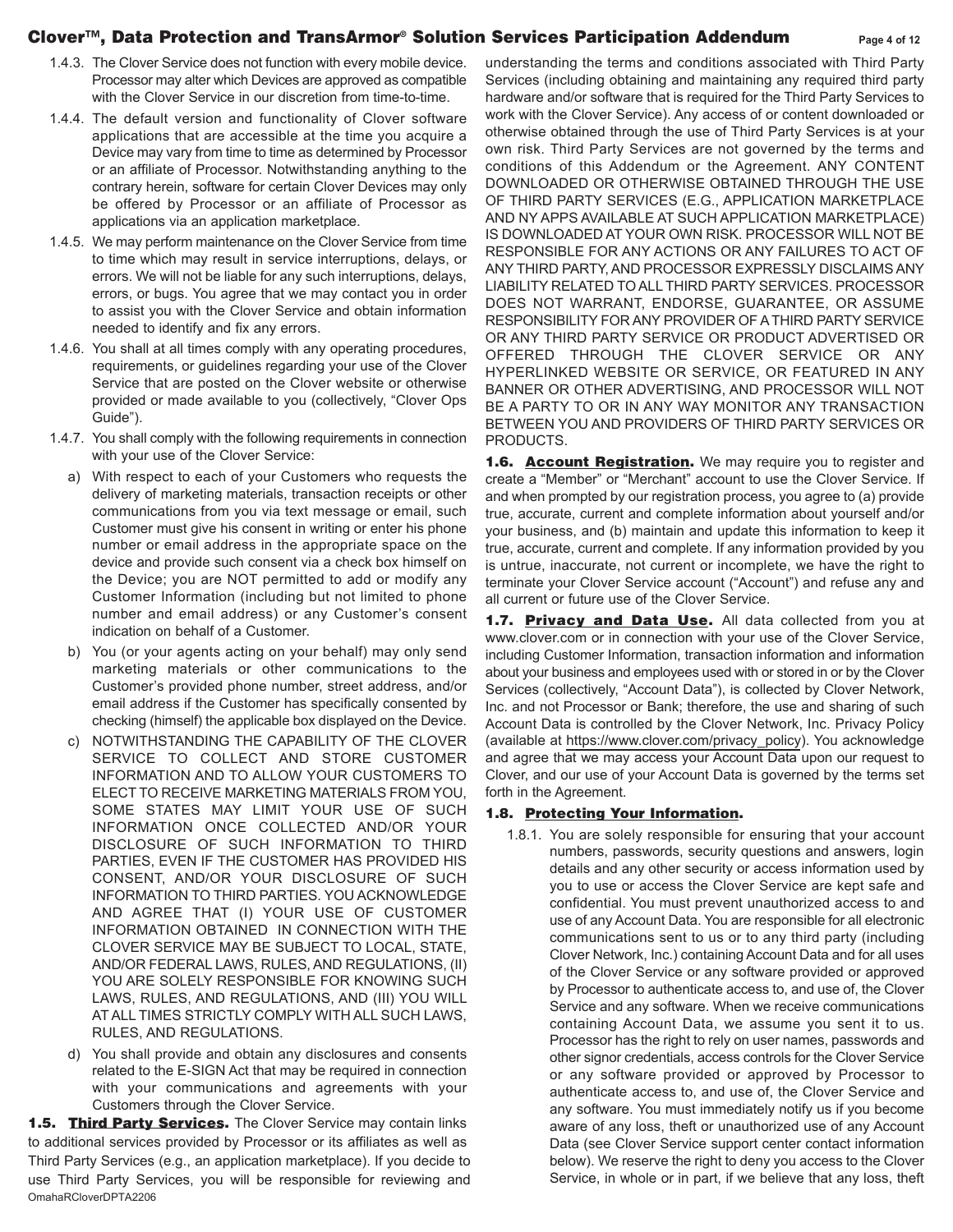## **Clover™, Data Protection and TransArmor® Solution Services Participation Addendum Page <sup>5</sup> of 1<sup>2</sup>**

or unauthorized use of any Account Data or access information has occurred.

1.8.2. You may submit comments or ideas about the Clover Service, including, without limitation, about how to improve the Clover Service. By submitting any idea, you agree that: (a) we expressly disclaim any confidentiality obligations or use restrictions, express or implied, with respect to any idea, (b) your submission will be non-confidential, and (c) we are free to use and disclose any idea on an unrestricted basis without notifying or compensating you. You release us from all liability and obligations that may arise from our receipt, review, use or disclosure of any portion of any idea.

**1.9. Accuracy of Information.** You are solely responsible for ensuring the accuracy, quality, integrity, legality and appropriateness of all information and data regarding your business that you provide to us or our service providers in connection with the Clover Service. In addition, you are solely responsible for verifying that all information and data loaded onto a Device by us or our service providers at your request are accurate prior to your business use of such Device. We and our service providers disclaim any and all liability arising out of any inaccuracies with respect to such information or data you provide.

**1.10. Clover Service Disclaimer.** USE OF THE CLOVER SERVICE IS AT YOUR OWN RISK. TO THE MAXIMUM EXTENT PERMITTED BY APPLICABLE LAW, THE CLOVER SERVICE IS PROVIDED "AS IS" AND PROCESSOR MAKES NO REPRESEN-TATIONS OR WARRANTIES OF ANY KIND (EXPRESS OR IMPLIED) TO YOU OR ANY OTHER PERSON, INCLUDING, WITHOUT LIMITATION, WARRANTIES REGARDING QUALITY, SUITABILITY, ACCURACY, MERCHANTABILITY, FITNESS FOR A PARTICULAR PURPOSE OR NON-INFRINGEMENT, OR THAT THE CLOVER SERVICE WILL FUNCTION OR OPERATE UNINTERRUPTED OR ERROR-FREE, OR THAT THE CLOVER SERVICE IS SECURE, FREE OF VIRUSES OR OTHER HARMFUL COMPONENTS OR DOES NOT INFRINGE ON THE RIGHTS OF ANY PERSON.

**1.11. Indemnity.** Without limiting your indemnification obligations in the Agreement, you agree to indemnify and hold us harmless from and against all losses, liabilities, damages, and expenses (including reasonable attorneys' fees) arising out of or relating to:

- a) Your failure to comply with all terms and conditions in this Addendum, including but not limited to the Clover Ops Guide;
- b) Your use of any Customer Information obtained in connection with your use of the Clover Service;
- c) The content or delivery of any marketing messages that you send or cause to be sent to any Customer phone number or email address collected through the use of the Clover Service; or
- d) Any other party's access and/or use of the Clover Service with your user names, password, other appropriate security code, or any other sign on credentials/access controls for the Clover Service or any software provided by or approved by us to authenticate access to, and use of, the Clover Service and any software.

**1.12. Bundles.** By selecting the Data Protection Service, the terms and conditions set forth in Section 2 shall apply. By selecting the TransArmor Solution Services, the terms and conditions set forth in Section 3 shall apply (and certain provisions of Section 2 as incorporated therein and set forth below).

## **DATA PROTECTION**

#### **2. DATA PROTECTION SERVICE.**

If you elect the Data Protection Service, the terms and conditions set forth in this Section 2 shall apply.

**2.1. Definitions.** Capitalized terms used herein shall have the meanings given to such terms as set forth in this Addendum or as defined elsewhere in the Agreement. OmahaRCloverDPTA2206

**"Data Protection Service"** or **"Encryption and Tokenization"** means those services described in Section 2.3 below.

**"Multi-Pay Token"** means the option to support businesses that need to submit a financial transaction in a card-not-present situation. These tokens are unique to each merchant that uses them and are stored in place of the primary account number (PAN). With these tokens, merchants can initiate new or recurring payments within their own environment instead of using the original card number.

Multi-Pay Token allows a Token Registration process a non-financial transaction to request a token to be placed in their payment page or "ewallet" for future or recurring payments. It is common for eCommerce merchants to ask their customers to register by providing profile information such as name, address, and phone number to the merchant website before or upon checkout.

**"Registered PAN"** means the processing of creating a Client specific Token for a PAN.

**"Token/Tokenization"** means a form of data substitution replacing sensitive payment card values with non-sensitive token, or randomnumber, values. Post-authorization transactions are handled via Processors SafeProxy tokenization technology, which returns a token with the transaction's authorization to the merchant. Tokens are shared universally with other merchants and cannot be used to initiate a financial transaction.

**"Token Request"** means your ability to obtain a Multi-Pay Token for credit card information only without an immediate authorization required which permits you to store a Multi-Pay Token for future transactions involving its customer.

**2.2. Grant of License.** Subject to the terms of this Addendum, Processor grants to you a non-transferable, non-assignable, nonexclusive, revocable sub-license during the term of this Addendum to use the Data Protection Service and the Data Protection Service Marks (as identified in the Data Protection Rules and Procedures) in the United States in accordance with this Addendum, including without limitation the Data Protection Rules and Procedures. Any rights with respect to the Data Protection Service not expressly granted by Processor in this Addendum are deemed withheld.

**2.3. Services.** The Data Protection Service applies only to Card transactions sent from you to us for authorization and settlement pursuant to the Agreement, and specifically excludes electronic check transactions. Processor will provide an encryption key to you to be used to encrypt (make unreadable) Card data during transport of the authorization request from your point of sale to Processor's systems. During the period when the transaction is being transmitted to Processor for authorization processing, all historical transaction data, including Card number and full magnetic stripe data (track data and expiration date), will be encrypted. Processor will then generate or retrieve a unique, randomly generated token assigned to the Card number that will be returned to you in the authorization response (the "Token").

2.4. Responsibilities of **Client**. You are responsible to comply with the following regarding your use of the Data Protection Service:

a) You are required to comply with the Card Organization Rules, including taking all steps required to comply with the Payment Card Industry Data Security Standards (PCI DSS). You must ensure that all third parties and software use by you in connection with your payment processing are compliant with PCI DSS. Use of the Data Protection Service will not, on its own, cause you to be compliant or eliminate your obligations to comply with PCI DSS or any other Card Organization Rule. You must demonstrate and maintain your current PCI DSS compliance certification. Compliance must be validated either by a Qualified Security Assessor (QSA) with corresponding Report on Compliance (ROC) or by successful completion of the applicable PCI DSS Self-Assessment Questionnaire (SAQ) or Report on Compliance (ROC), as applicable, and if applicable to your business, passing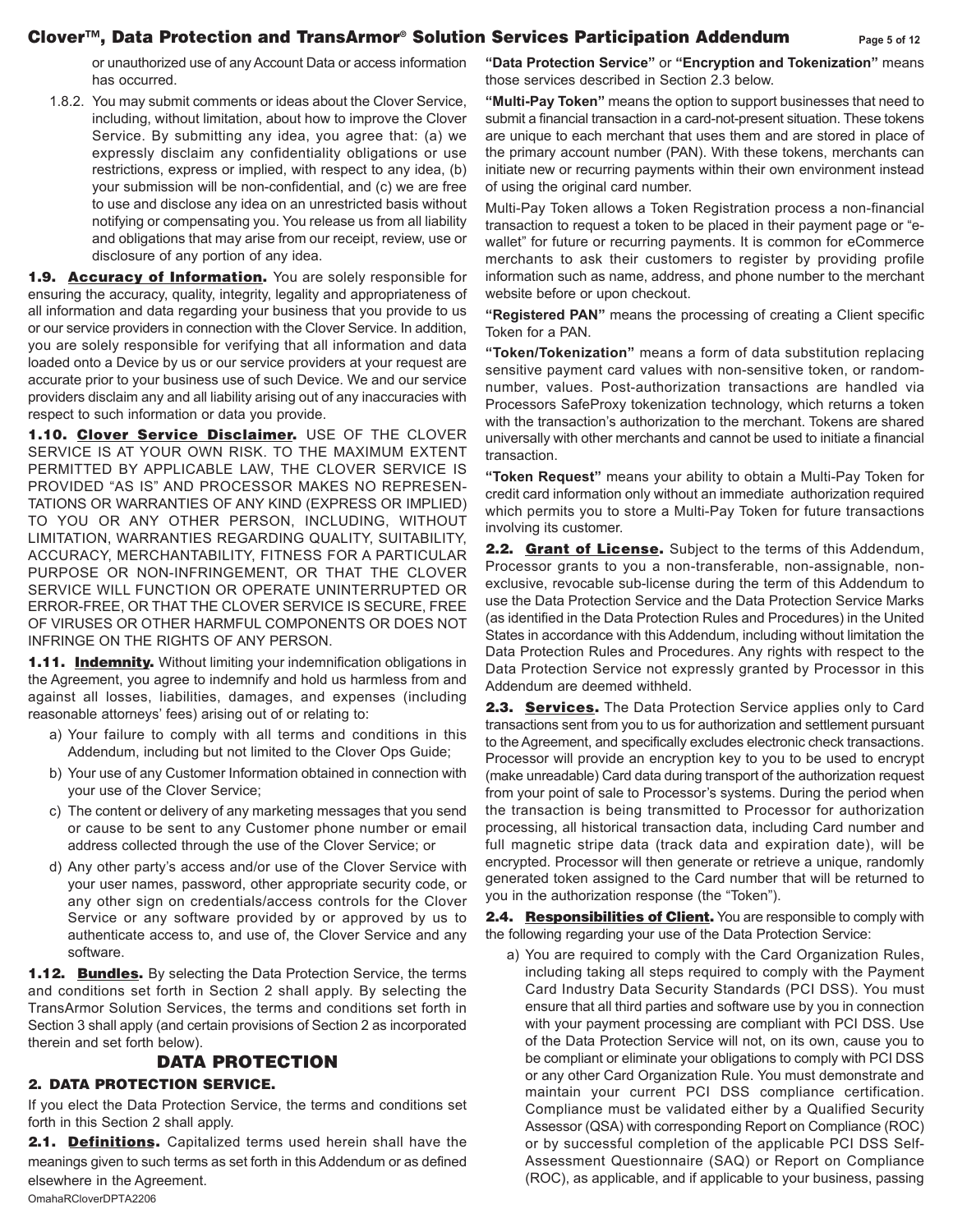## **Clover™, Data Protection and TransArmor® Solution Services Participation Addendum Page <sup>6</sup> of 1<sup>2</sup>**

quarterly network scans performed by an Approved Scan Vendor, all in accordance with Card Organization Rules and PCI DSS.

- b) Use of the Data Protection Service is not a guarantee against an unauthorized breach of your point of sale systems or any facility where you process and/or store transaction data (collectively, "Merchant Systems").
- c) You must deploy the Data Protection Service (including implementing any upgrades to such service within a commercially reasonable period of time after receipt of such upgrades) throughout your Merchant Systems including replacing existing Card numbers on your Merchant Systems with Tokens. Full Card numbers must never be retained, whether in electronic form or hard copy.
- d) You must use the Token in lieu of the Card number for **ALL** activities subsequent to receipt of the authorization response associated with the transaction, including without limitation, settlement processing, retrieval processing, chargeback and adjustment processing and transaction reviews.
- e) If you send or receive batch files containing completed Card transaction information to/from Processor, you must use the service provided by Processor to enable such files to contain only Tokens or truncated information.
- f) You must use truncated report viewing and data extract creation within reporting tools provided by Processor.
- g) You are required to follow rules or procedures we may provide to you from time to time related to your use of the Data Protection Service ("Data Protection Rules and Procedures"). We will provide you with advance written notice of any such rules or procedures or changes to such rules or procedures.
- h) You have no right, title or interest in or to the Data Protection Service, any related software, materials or documentation, or any derivative works thereof, and nothing in this Addendum assigns or transfers any such right, title or interest to you. You shall not take any action inconsistent with the stated title and ownership in this Addendum. You will not file any action, in any forum that challenges the ownership of the Data Protection Service, any related software, materials or documentation. Failure to comply with this provision will constitute a material breach of this Addendum. We have the right to immediately terminate this Addendum and your access to and use of the Data Protection Service in the event of a challenge by you. No additional rights are granted by implication, estoppel or otherwise.
- i) You will not: (1) distribute, lease, license, sublicense or otherwise disseminate the Data Protection Service or any portion of it to any third party; (2) modify, enhance, translate, supplement, create derivative works from, reverse engineer, decompile or otherwise reduce to human-readable form the Data Protection Service or any portion of it; or (3) sell, license or otherwise distribute the Data Protection Service or any portion of it; (4) make any copies, or permit any copying, of the Data Protection Service or any portion of it; or (5) use any portion of the Data Protection Service as a standalone program or in any way independently from the Data Protection Service. If any portion of the Data Protection Service contains any copyright notice or any other legend denoting the proprietary interest of Processor or any third party, you will not remove, alter, modify, relocate or erase such notice or legend on such item.
- j) You will only use the Data Protection Service for your internal business purposes in a manner consistent with this Addendum.
- k) You will use only unaltered version(s) of the Data Protection Service and will not use, operate or combine the Data Protection Service or any related software, materials or documentation, or any derivative works thereof with other products, materials or

services in a manner inconsistent with the uses contemplated in this Section 2.

l) You will promptly notify us of a breach of any terms of this Addendum.

2.5. Tokenization Limited Warranty. Processor warrants that the Token returned to you, as a result of using the Data Protection Service, cannot be used to initiate a financial sale transaction by an unauthorized entity/person outside the Merchant Systems. This warranty by Processor is referred to herein as the "Limited Warranty" and is subject to the terms and conditions set forth in this Addendum. To be eligible for the Limited Warranty, you must maintain a processing relationship with Processor and be in compliance with all the terms of the Agreement, including this Addendum, and any other agreement relating to Cards eligible for the Data Protection Service. Subject to the terms, conditions and limitations set forth in the Agreement, including the limitation of liability provisions, Processor agrees to indemnify and hold you harmless from direct damages, including third party claims, resulting from Processor's breach of the Limited Warranty. The express remedy for Processor's breach of the Limited Warranty set forth in this paragraph constitutes Processor's entire liability and your sole and exclusive remedy for Processor's breach of the Limited Warranty. The Limited Warranty is void if (i) you use the Data Protection Service in a manner not contemplated by, or in violation of, the Agreement, including this Addendum, or any other agreement relating to Cards eligible for the Data Protection Service or (ii) you are grossly negligent or engage in intentional misconduct.

**2.6. Data Protection Disclaimer.** IN ADDITION TO THE DISCLAIMERS SET FORTH IN THE AGREEMENT, THE FOLLOWING DISCLAIMER APPLIES TO THE DATA PROTECTION SERVICE: EXCEPT AS EXPRESSLY PROVIDED IN THIS ADDENDUM, PROCESSOR MAKES NO REPRESENTATIONS, WARRANTIES OR COVENANTS, EXPRESS OR IMPLIED WITH REGARD TO THE DATA PROTECTION SERVICE INCLUDING THE UNINTERRUPTED OR ERROR-FREE OPERATION OF THE DATA PROTECTION SERVICE.

# **TRANSARMOR SOLUTION**

#### **3. TRANSARMOR SOLUTION SERVICES.**

If you elect the TransArmor Solution Services, the terms and conditions set forth in this Section 3 shall apply.

**3.1. Definitions.** Capitalized terms used herein shall have the meanings given to such terms as set forth in this Addendum or as defined elsewhere in the Agreement.

**"Cardholder Information"** means the data contained on a Card, or otherwise provided to Customer, that is required by the Card Organization or us in order to process, approve and/or settle a Card transaction;

**"Card Organization Assessment"** means a monetary assessment, fee, fine or penalty levied against you or us by a Card Organization as the result of (i) a Data Security Event or (ii) a security assessment conducted as the result of a Data Security Event; the Card Organizational Assessment shall not exceed the maximum monetary assessment, fee, fine or penalty permitted upon the occurrence of a **"Data Security Event"** by the applicable rules or agreement in effect as of the inception date of this Addendum for such Card Organization;

**"Card Replacement Expenses"** means the costs that the we or you are required to be paid by the Card Organization to replace compromised Cards as the result of (i) a Data Security Event or (ii) a security assessment conducted as the result of a Data Security Event;

**"Data Security Event"** means the actual or suspected unauthorized access to or use of Cardholder Information, arising out of your possession of or access to such Cardholder Information, which has been reported (i) to a Card Organization by you or us or (ii) to you or us by a Card Organization. All Security Event Expenses and Post Event Services Expenses resulting from the same, continuous, related or repeated event or which arise from the same, related or common nexus of facts, will be deemed to arise out of one Data Security Event;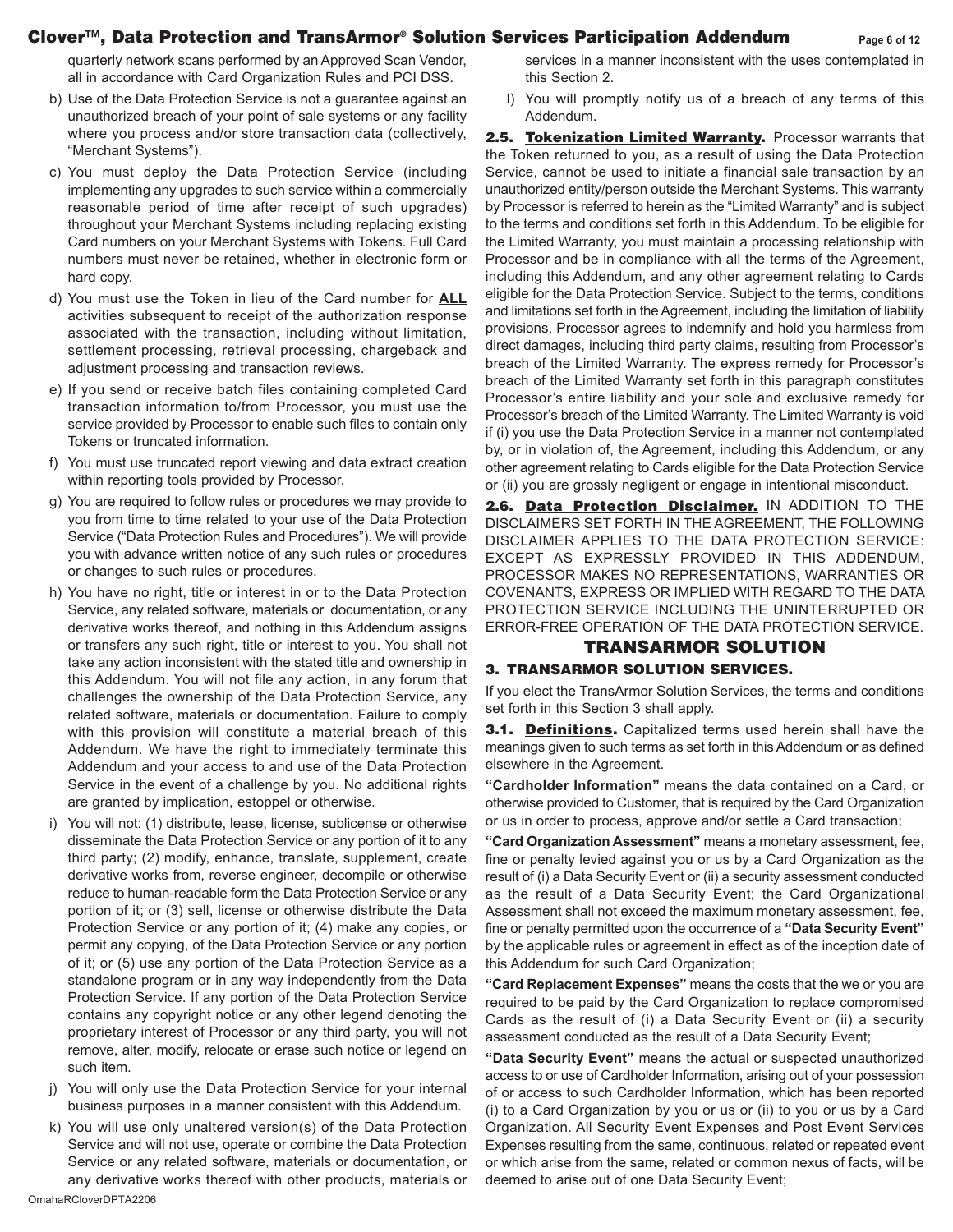# **Clover™, Data Protection and TransArmor® Solution Services Participation Addendum Page <sup>7</sup> of 1<sup>2</sup>**

**"EMV Upgrade Costs"** means cost to upgrade payment acceptance and processing hardware and software to enable you to accept and process EMV-enabled Card in a manner compliant with PCI Data Security Standards;

**"Forensic Audit Expenses"** means the costs of a security assessment conducted by a qualified security assessor approved by a Card Organization or PCI Security Standards Council to determine the cause and extent of a Data Security event;

**"Liability Waiver"** has the meaning as set forth in Section 3.5 below;

**"Pollutants"** means, but are not limited to, any solid, liquid, gaseous, biological, radiological or thermal irritant or contaminant, including smoke, vapor, dust, fibers, mold, spores, fungi, germs, soot, fumes, asbestos, acids, alkalis, chemicals and waste. "Waste" includes, but is not limited to, materials to be recycled, reconditioned or reclaimed and nuclear materials; and

**"Post Event Services Expenses"** means reasonable fees and expenses incurred by us or you with our prior written consent, for any service specifically approved by us in writing, including without limitation, identity theft education and assistance and credit file monitoring. Such services must be provided by or on behalf of us or you within one (1) year following discovery of a Data Security Event to a Cardholder whose Cardholder Information is the subject of that Data Security Event for the primary purpose of mitigating the effects of such Data Security Event;

**"Program Year"** means the period from June 1st through May 31st of each year; and

**"Security Event Expenses"** means Card Organization Assessments, Forensic Audit Expenses and Card Replacement Expenses. Security Event Expenses also includes EMV Upgrade Costs you agree to incur in lieu of a Card Organization Assessment.

**"TransArmor Solution Services"** or **"TransArmor Solution Services Full Bundle"** means those services described in Section 3.2 below.

**3.2. TransArmor Solution Services.** The following is a description of the TransArmor Solution Services available to you, subject to the terms of this Addendum. The TransArmor Solution Services are available during a calendar year only if you have less than 1 million Visa Card transactions and less than 1 million MasterCard Card transactions in such year.

- 3.2.1. **Data Protection.** 
	- (a) The terms and provisions of Section 2 are incorporated in this Section 3.2.1. and made a part of this Section 3.
- 3.2.2. **POS software monitor ("POS Software Monitor")** that provides a suite of monitoring, scanning and anti-virus software services to help protect point of sale computer systems;
- 3.2.3. **PCI Rapid Comply ("PCI Rapid Comply Service")** which provides access to on-line PCI DSS Self-Assessment Questionnaires (SAQ) to validate PCI data standards. If an internet scan is required to complete the SAQ, you will have access to such scanning services;
- 3.2.4. **POS hardware monitor ("POS Hardware Monitor")** which is a tool to assist in detecting physical terminal tampering and substitution, in accordance with additional terms and conditions provided to you upon downloading the POS Hardware Monitor; and
- 3.2.5. **Liability warranty** under which Processor will provide a waiver of your liability for card association expenses in the event of a security breach up to \$100,000 per MID, and up to \$500,000 aggregate for all MID's, subject to terms and conditions set forth herein.

## **3.3. POS Software Monitor.**

3.3.1. **Software as a Service.** Subject to the terms and conditions of this Addendum, we agree to provide you with the POS Software Monitor software application, including all updates, upgrades, new versions, and other enhancements or

improvements thereto (the "Software"), to the extent the applicable fees are paid. You hereby authorize us or our vendors to begin scanning immediately upon your installation and/or deployment of the Software. The Software can only be used with certain computer operating systems. It is your responsibility to ensure that your computer has the software in order to use the POS Software Monitor.

- 3.3.2. **License Grant.** Subject to the terms of this Addendum, we hereby grant to you a non-exclusive, non-transferable, nonassignable, revocable sub-license during the term of this Addendum to (i) access and use the Software solely for the benefit of you and only for systems owned or licensed by you; (ii) access and use the Software solely for its intended use; and (iii) use all applicable end user documentation.
- 3.3.3. **Revocation of License.** Upon expiration or termination of the Agreement or this Addendum for any reason, your license shall automatically be revoked. Furthermore, your right to use or access the Software shall cease.

#### 3.3.4. **IP & Other Data Retrieval, Transmission and Scanning.**

- (a) IP/Data Retrieval and Transmission. You hereby grant us or our vendors, the right to retrieve, transmit and monitor, for the intended purpose of the POS Software Monitor, any dynamic or static IP address and other data, including without limitation policy and system settings, point of sale system type, version, security event logs, or other related information, from any system with the POS Software Monitor loaded, deployed, or otherwise installed. You shall not, in any event or in any manner, impede the retrieval or transmission of such IP addresses or data. You hereby assume full responsibility for all damages and losses, of any nature, for all adverse results caused by your impeding the such retrieval and transmission of the IP addresses and data. You further agree to defend, indemnify and hold us harmless from any third party claim resulting from your impeding this process.
- (b) IP Scanning & Log Monitoring. You acknowledge and understand that provisioning of the Software will enable static or dynamic IP addresses associated with the POS Software Monitor to be scanned. You further acknowledge that such IP addresses may be for external network devices which protect the POS Software Monitor host system. You hereby grant us and our vendors (i) the right to access and scan the IP addresses associated with the POS Software Monitor whether they are dynamic or static IP addresses (the "Authorized IP Addresses"), (ii) the right and authority to gather and transmit system data, including point of sale system information, to us or our vendors, and (iii) the right and authority to collect, transmit and review security event logs from the systems on which the Software is deployed. You further agree to provide us or our vendors reasonable assistance to enable such access and scanning. You understand that your failure to cooperate with the provision of services may significantly impair the services.
- (c) Updates. You acknowledge and understand that the POS Software Monitor, in our sole discretion, can automatically install, download, and/or deploy updated and/or new components ("update process"), which may include a new version of the POS Software Monitor itself. You shall not, in any event or in any manner, impede the update process. You hereby assume full responsibility for all damages and losses, of any nature, for all adverse results caused by your impeding the update process. You agree to defend, indemnify and hold us harmless from any third party claim resulting from your impeding the update process.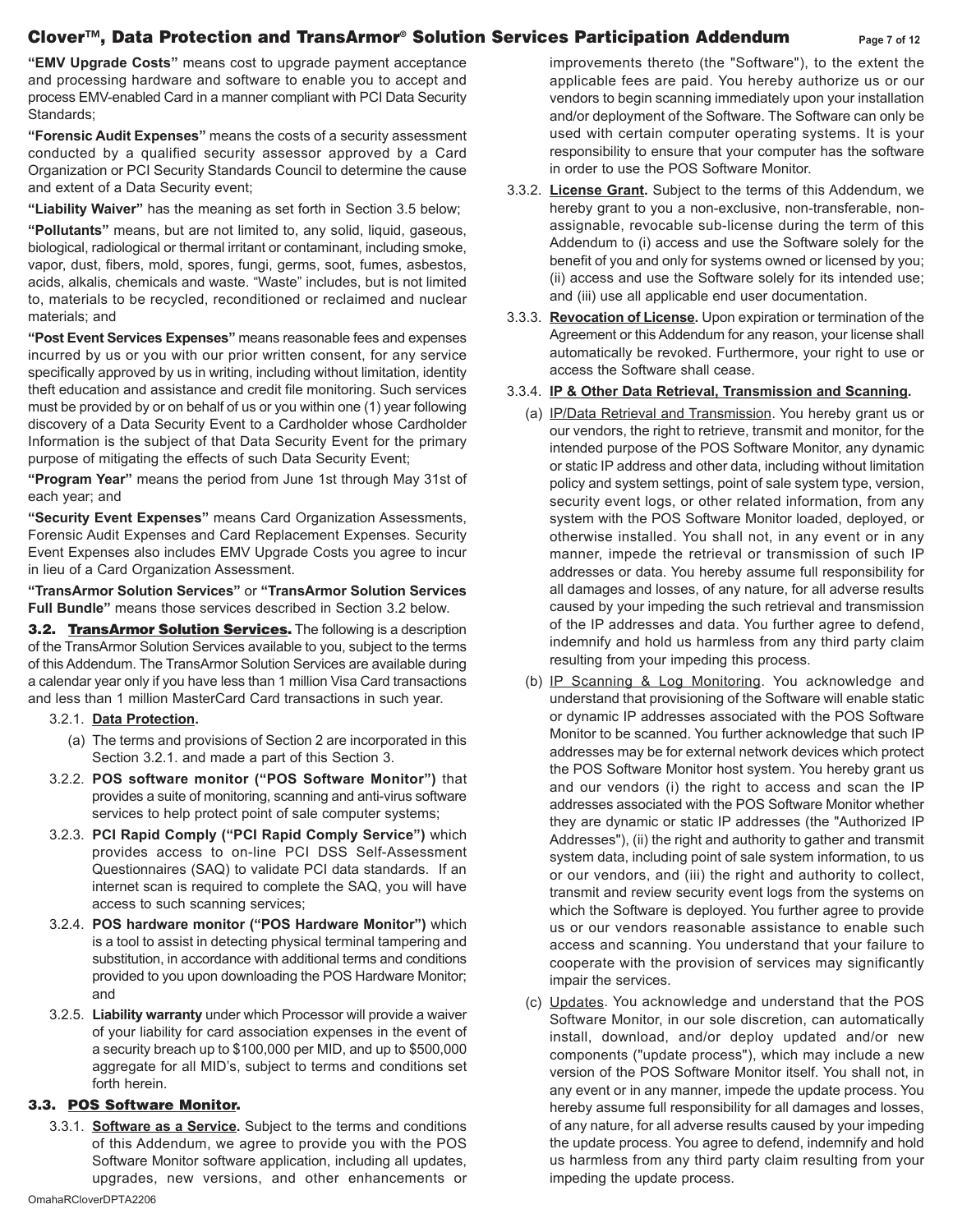# **Clover™, Data Protection and TransArmor® Solution Services Participation Addendum Page <sup>8</sup> of 1<sup>2</sup>**

(d) Authorized Disclosure. You acknowledge that, in conjunction with providing the Software, we may make certain "pass" or "fail" determinations regarding your online security and the electronic vulnerability of your IP addresses. You hereby authorize us or our vendors to share these "pass/fail" results, point of sale data, and other information collected during the scans to Card Organizations, Payment Card Industry Security Standards Council or any Card Organization sponsor bank.

# **3.4. PCI Rapid Comply Service.**

- 3.4.1. **License Grant.** Subject to the terms of this Addendum, we hereby grant to you a non-exclusive, non-transferable, nonassignable revocable sub-license to (i) access and use the PCI Rapid Comply Service solely for the benefit of you and only on a single computer or computer network owned or licensed by you, (ii) access and use the PCI Rapid Comply Service solely for its intended use and (iii) use all applicable end user documentation. Upon expiration or termination of the Agreement or this Addendum for any reason, your license shall automatically be revoked. Furthermore, your right to use or access the PCI Rapid Comply Service shall cease.
- 3.4.2. **Access.** You acknowledge and agree that, although you will generally have access to the PCI Rapid Comply Service twenty-four hours per day, seven days per week (except in the event of a force majeure event), access to customer accounts and certain other services may not be available on a continuous basis and the PCI Rapid Comply Service will be subject to periodic downtime to permit, among other things, hardware and/or software maintenance to take place.
- 3.4.3. **Data Disposal.** From time to time, your account data or information, which is over 180 days old, may be deleted, purged or otherwise disposed. In addition, only a limited amount of your account data or information may be available online. Therefore, you are advised to print and download your account data and information, for record keeping purposes, on a periodic basis. You specifically agree that we are authorized to delete or dispose of your data or information and shall not be responsible for the deletion or disposal of your data or information from the PCI Rapid Comply Service. You assume full responsibility to backup and/or otherwise protect your data against loss, damage or destruction prior to and during all phases of the PCI Rapid Comply Service, and to take appropriate measures to respond to any potential adverse impact of the systems or disruption of service.
- 3.4.4. **Copyrighted Material.** The PCI Rapid Comply Service (including the website), contains copyrighted material, trademarks and other proprietary information, including, but not limited to, text, software, photos, video, and graphics. You may not modify, publish, transmit, participate in the transfer or sale, create derivative works, or in any way exploit any of the content, in whole or in part, whether copyrighted, trademarked or proprietary, or otherwise. You may download copyrighted material solely for your own internal use as contemplated under this Addendum. Except as expressly provided by copyright law, any copying, redistribution, or publication must be with the express permission of the owner. In any copying, the redistribution or publication of copyrighted material and any changes to or deletion of author attribution or copyright notice is expressly prohibited.
- 3.4.5. **TransArmor Solution Services PCI Only.** To the extent you elect the Data Protection Service set forth in Section 2 above, but still want a PCI service, as set for on the first page above, you may separately elect to receive the PCI Rapid Comply Service.

# **3.5. Liability Waiver.**

3.5.1. **Data Security Event Expenses.** Subject to the limitations, terms and conditions of this Section 3.5, we agree to waive liability (the **"Liability Waiver"**) that you have to us under the Agreement for Security Event Expenses and Post Event Services Expenses resulting from a Data Security Event first discovered by you or us while this Addendum is in effect. Except for the Liability Waiver for expenses as specifically set forth in this Addendum, (i) you remain responsible to perform all agreements and obligations under the Agreement and this Addendum including, without limitation your obligation to comply with data security requirements and (ii) we waive no rights or remedies under your Agreement including, without limitation, our right to terminate the Agreement in the event of a Data Security Event.

#### 3.5.2. **Maximum Waiver Amount.**

- (a) The maximum amount of liability that we shall waive under the Agreement for all Security Event Expenses and Post Event Services Expenses arising out of or relating to the your Data Security Events first discovered during any Program Year regardless of the number of such Data Security Events is as follows:
	- (1) \$100,000.00 maximum per each MID (merchant identification number) you have; and
	- (2) \$500,000 aggregate maximum for all of your MID's.
- (b) The maximum amount of liability during any Program Year that we will waive under the Agreement for EMV Upgrade Costs is as follows:
	- (1) \$10,000 maximum per each MID you have; and
	- (2) \$25,000.00 aggregate maximum for all of your MID's.

For avoidance of doubt, the limit set forth in this Section 3.5.2(b) is part of and not in addition to the maximums set forth in Section 3.5.2(a).

## **3.6. Duties in the Event of a Data Security Breach.**

- 3.6.1. You shall contact us immediately and, as directed by us, investigate, perform all remedial events and cooperate fully with us, in the event of a Data Security Event. In all events, you shall not take any action, or fail to take any action, without our prior written consent, which prejudices our rights hereunder.
- 3.6.2. Under all circumstances, you shall not admit any liability, assume any financial obligation, pay any money, or incur any expense in connection with any Data Security Event without our prior written consent. If you do so, it will be at your own expense.
- **3.7. Exclusions.** The Liability Waiver hereunder shall not apply to:
	- 3.7.1. Any Security Event Expenses and Post Event Services Expenses arising out of or resulting, directly or indirectly, from any dishonest, fraudulent, criminal or malicious act, error or omission, or any intentional or knowing violation of the law, if committed by you or your employees, officers, agents or director;
	- 3.7.2. Any Security Event Expenses and Post Event Services Expenses arising out of or resulting from a claim, suit, action or proceeding against you that is brought by or on behalf of any federal, state or local government agency;
	- 3.7.3. Any Data Security Event relating to you which has experienced a prior Data Security Event unless you were later certified as PCI compliant by a qualified security assessor;
	- 3.7.4. Any Data Security Event arising out of your allowing any party (other than its employees or us) to hold or access Cardholder Information;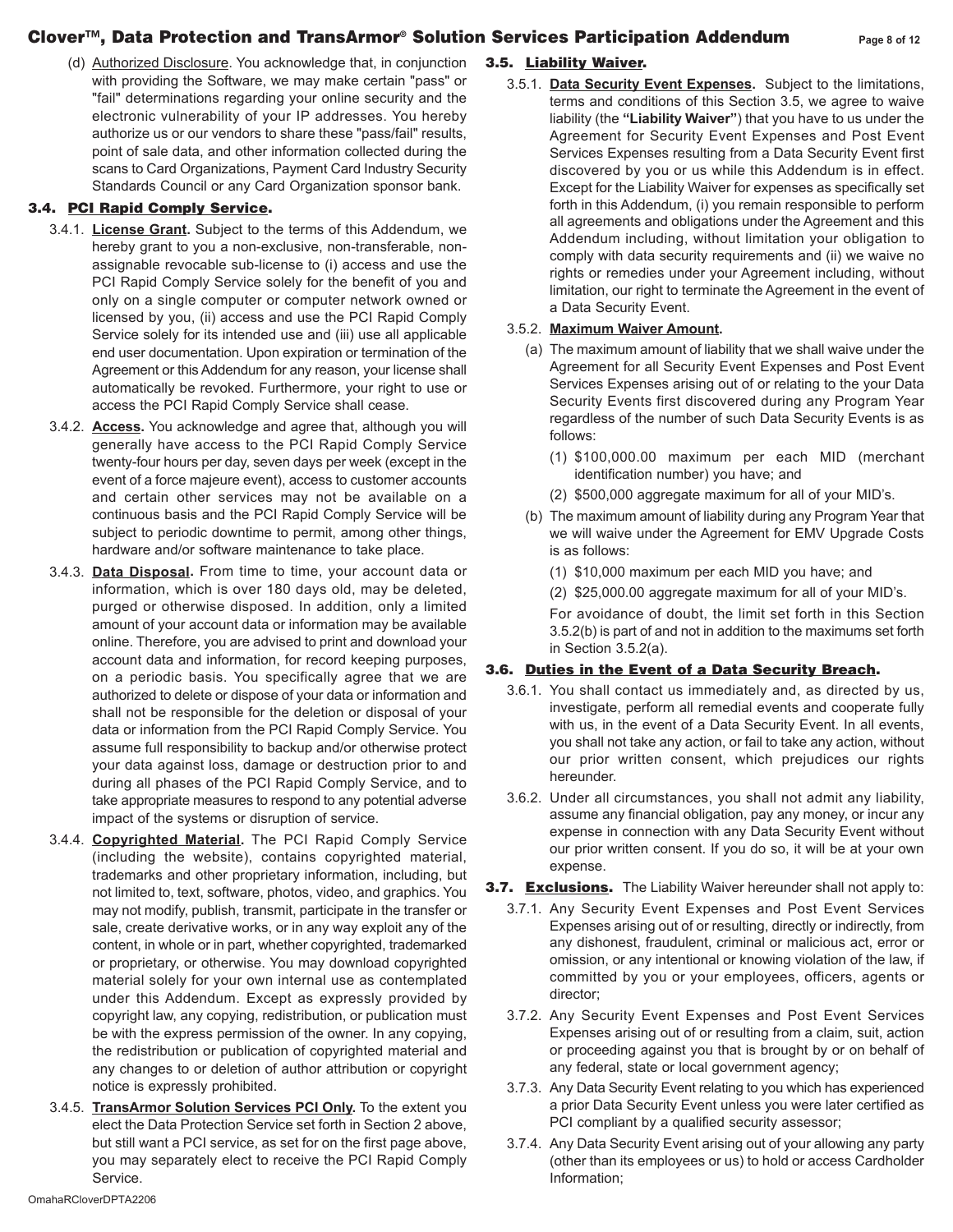## **Clover™, Data Protection and TransArmor® Solution Services Participation Addendum Page <sup>9</sup> of 1<sup>2</sup>**

- 3.7.5. Any Data Security Event if Client: (i) is categorized by any Card Organization as "Level 1" or (ii) processes more than six million (6,000,000) Card transactions during the twelve month period prior to the date this Addendum became effective;
- 3.7.6. Any expenses, other than Security Event Expenses and Post Event Services Expenses, incurred by you arising out of or resulting, directly or indirectly, from a Data Security Event, including without limitation, expenses incurred to bring you into compliance with the PCI Data Security Standard or any similar security standard;
- 3.7.7. Any Security Event Expenses, and Post Event Services Expenses arising out of or resulting, directly or indirectly, from physical injury, sickness, disease, disability, shock or mental anguish sustained by any person, including without limitation, required care, loss of services or death at any time resulting therefrom;
- 3.7.8. Any Security Event Expenses, and Post Event Services Expenses arising out of or resulting, directly or indirectly, from any of the following:
	- (a) fire, smoke, explosion, lightning, wind, water, flood, earthquake, volcanic eruption, tidal wave, landslide, hail, an act of God or any other physical event, however caused; or
	- (b) strikes or similar labor action, war, invasion, act of foreign enemy, hostilities or warlike operations (whether declared or not), civil war, mutiny, civil commotion assuming the proportions of or amounting to a popular rising, military rising, insurrection, rebellion, revolution, military or usurped power, or any action taken to hinder or defend against these actions;
- 3.7.9. Any Security Event Expenses, and Post Event Services Expenses arising out of or resulting, directly or indirectly, from the presence of or the actual, alleged or threatened discharge, dispersal, release or escape of Pollutants, or any direction or request to test for, monitor, clean up, remove, contain, treat, detoxify or neutralize pollutants, or in any way respond to or assess the effects of pollutants;
- 3.7.10. Your failure to comply with this Addendum or the Agreement in connection with a Data Security Event;
- 3.7.11. Any Data Security Event occurring before the effective date of this Addendum;
- 3.7.12. Any expenses incurred for, or as a result of, regularly scheduled, recurring or routine security assessments, regulatory examinations, inquiries or compliance activities;
- 3.7.13. Any fines or assessment levied against you that are not the direct result of a Data Security Event;
- 3.7.14. Any Data Security Event arising out of any software not within your control; provided, however, this exclusion shall not apply to a Data Security Event arising out of a virus, Trojan horse or other software used by a third party to obtain fraudulent access to data to your computer system or to collect data in transit to or from your computer system; or
- 3.7.15. Any Data Security Event arising out of a breach in a computer system in which you and other merchants, with no legal relationship to one another, have hosted accounts or share a common database, operating system or software applications.

**3.8. Processor Technology and IP.** All technology used by us or our licensors in connection with performing the TransArmor Solution Services including, software, portals, data processing systems (each of the foregoing, in object code and source code form), report templates, documentation and materials (collectively, "Processor Technology"), and any of our or our licensor's patents, trademarks, copyrights, trade secrets and other intellectual property ("Processor IP"), and any derivative works of or modifications to the Processor Technology or Processor IP, is the sole and exclusive property of, and is valuable, confidential and OmahaRCloverDPTA2206

proprietary to, Processor or its licensors. Except as otherwise expressly provided herein, you shall not acquire any rights in any Processor Technology or IP as a result of receiving the TransArmor Solution Services. You will not file any action, in any forum that challenges the ownership any of the TransArmor Solution Services, Processor Technology or Processor IP. Failure to comply with this provision will constitute a material breach of this Addendum. We have the right to immediately terminate your access to and use of the TransArmor Solution Services in the event of a challenge by you. No additional rights are granted by implication, estoppel or otherwise.

**3.9. Data Collection.** In the course of providing the TransArmor Solution Services, we may collect information relating to activities on your network (the "Data") including, but not limited to, network configuration, TCP/IP packet headers and contents, log files, malicious codes, and Trojan horses. We retain the right to use the Data or aggregations thereof for any reasonable purpose.

## **3.10. Service Does Not Guarantee Compliance or Security.**

- 3.10.1. You acknowledge and agree that your use of the TransArmor Solution Services does not guarantee your compliance with any of the rules or security standards established by the Card Organizations. You further acknowledge and agree that your use of the TransArmor Solution Services does not guarantee the security of your IP addresses or that your systems are secure from unauthorized access. You are responsible for establishing and maintaining your own security policies and procedures, and for compliance with the Card Organization Rules and security standards, including any obligation to notify a Card Organization and/or us of any suspected breach of your systems or any suspicious transactions or fraudulent activity. You are responsible for any fines or penalties imposed by any Card Organization any other expenses and liabilities pursuant to the Agreement less only the benefits to which you may be entitled under the Liability Waiver provisions of this Addendum. In the event of a suspected breach of your systems or any suspicious transactions or fraudulent activity, you authorize us to share the details of any questionnaire or compliance report with the Card Organizations, and grant us and our vendors the right to access and perform a scan of the IP addresses identified within your profile. You agree and authorize payment for the additional scan. You further agree to cooperate with an investigation into such matter to include complying with the Card Organization and us pursuant to the terms of the Agreement.
- 3.10.2. In addition to your obligations under the Agreement to comply with all laws, you are solely responsible for monitoring legal developments applicable to the operation of your business, interpreting applicable laws and regulations, determining the requirements for compliance with all applicable laws and regulations, and maintaining an on-going compliance program.

**3.11. Scanning Authority; Scanning Obligations.** You represent and warrant that you have full right, power, and authority to consent for the TransArmor Solution Services to scan for vulnerabilities the IP address and/or URL and/or domain names identified to us by you for scanning, whether electronically or by any other means, whether during initial enrollment or thereafter. If applicable, you shall obtain all consents and authorizations from any third parties necessary for us or our vendors to perform the TransArmor Solution Services, including, without limitation, third party datacenters, co-locations and hosts. We will not be required to execute agreements with any such third parties. You agree to defend, indemnify and hold us and our vendors harmless from any third party claim that such access was not authorized. You may use the TransArmor Solution Services and portals only to scan IP addresses, URLs and domain names owned by and registered to you. You understand that your failure to provide a complete list of and complete access to your IP addresses will significantly impair the scanning services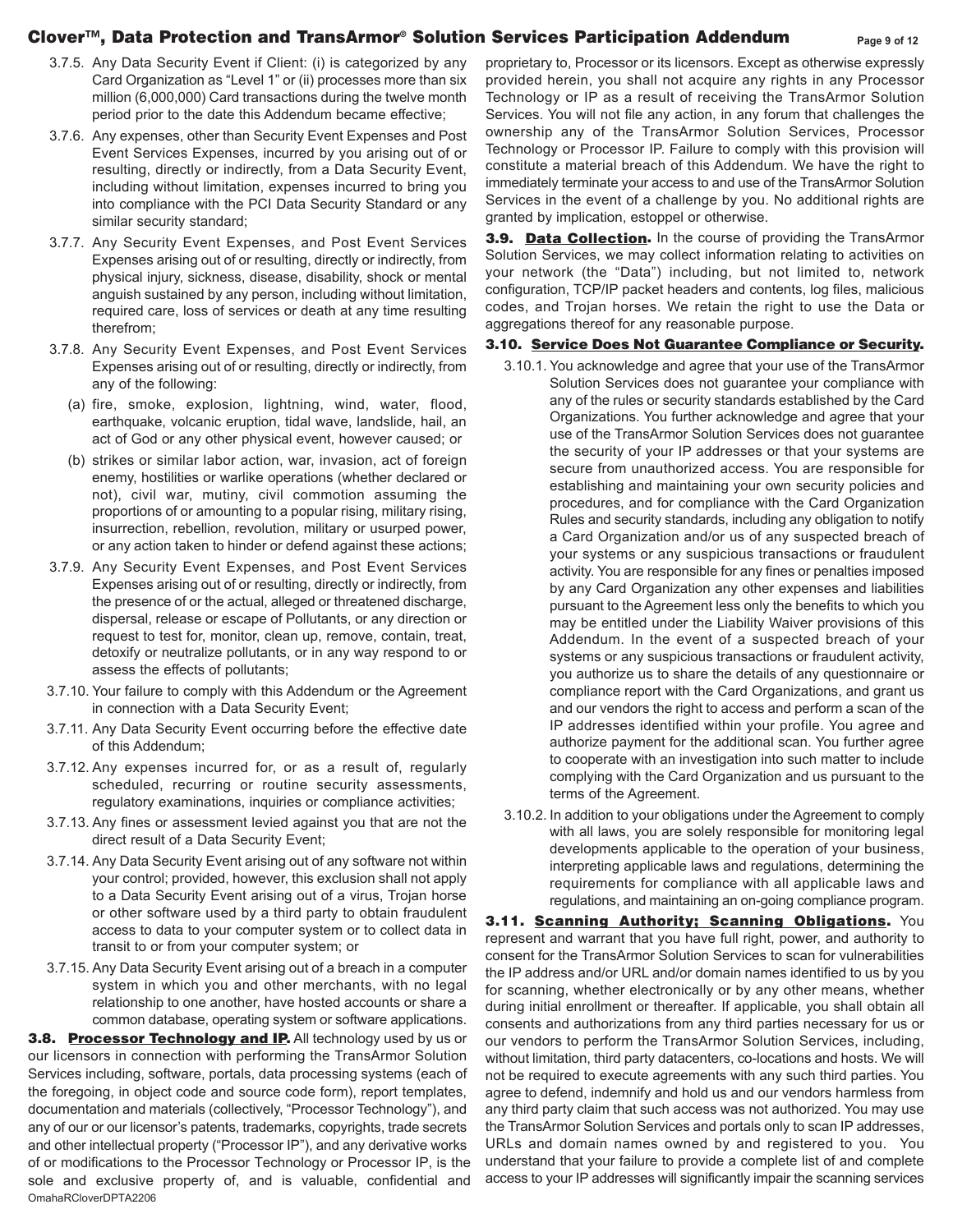## **Clover™, Data Protection and TransArmor® Solution Services Participation Addendum Page 1<sup>0</sup> of 1<sup>2</sup>**

and may result in incomplete or inaccurate results. You agree that all TransArmor Solution Services hereunder, including without limitation their functionality and contents, is confidential information, and Client's use and/or access to the TransArmor Solution Services is subject to the terms of Confidentiality in the Agreement.

**3.12. Scanning Risks.** You acknowledge and understand that accessing, retrieving, transmitting, and scanning IP addresses and other data involves inherent risks, including, without limitation, risks related to system or network performance and availability, and data corruption. You assume full responsibility to backup and/or otherwise protect your data against loss, damage or destruction, and to take appropriate measures to respond to any potential adverse impact of the systems or disruption of service.

**3.13. Use of TransArmor Solution Services and Portals.** Your use of our or our vendors' services, portals, reports, and scanning solution is subject to the following restrictions: (i) TransArmor Solution Services, portals, and reports may only be used for the stated purposes in this Addendum for your internal business purposes in accordance with all applicable laws (including any export control laws); (ii) TransArmor Solution Services and portals utilized for scanning may only scan IP addresses, URLs and domain names owned by and registered to you; and (iii) you shall limit access to the portals to only those employees and/or contractors who have an obligation of confidentiality with you and only to those who have a requirement for such access on a "need to know" basis and you shall be solely responsible for disabling portals accounts for those employees and/or contractors who no longer require access. You shall promptly notify us of any unauthorized use of the TransArmor Solution Services. You shall not (i) decompile, reverse engineer, disassemble, or otherwise derive the source code from any component of the TransArmor Solution Services or portals including the software embedded therein; (ii) modify, enhance, translate, alter, tamper with, upgrade or create derivatives works of the portals, software or documentation; (iii) distribute, lease, license, sell, assign, sublicense or otherwise disseminate or transfer its rights to use any portion of the TransArmor Solution Services to any third party or (iv) strip out or alter any trademark, service mark, copyright, patent, trade secret, ownership or any other proprietary or Intellectual Property notices, legends, warnings, markings or indications on or within any component of the portals, software or documentation, or attempt (i), (ii), (iii) and/or (iv) above. You shall notify us immediately if you know, suspect or have reason to know that you or anyone you have granted access to the TransArmor Solution Services violated any provision of this Addendum. Further you agree not to share your personal information (DDA, tax ID, MID, etc.) with a third party so they may gain access to the TransArmor Solution Services.

# **3.14. Disclaimers.**

3.14.1. We do not make and hereby expressly disclaim all representations or warranties including, without limitation (i) that access to the TransArmor Solution Services will be uninterrupted or error free; (ii) that security breaches will not occur with respect to any information communicated through the TransArmor Solution Services, the Internet, or any common carrier communications facility; and (iii) as to the results that may or may not be obtained by you in connection with your use of the TransArmor Solution Services. **WE DO NOT MAKE ANY WARRANTY, GUARANTEE OR REPRESENTATION (EITHER EXPRESS OR IMPLIED) OF ANY KIND INCLUDING, WITHOUT LIMITATION, THE MERCHANT ABILITY, TITLE, NONINFRINGEMENT OR FITNESS FOR A PARTICULAR PURPOSE OF ANY SERVICES PROVIDED UNDER THIS ADDENDUM, AND ALL** SUCH WARRANTIES, GUARANTEES AND REP-**RESENTATIONS ARE HEREBY EXPRESSLY DISCLAIMED. ALL SERVICES PROVIDED UNDER THIS ADDENDUM ARE PROVIDED ON AN "AS-IS, WITH ALL FAULTS".**

**USE OF THE SERVICES DOES NOT GUARANTY SECURITY OR PREVENT A SECURITY BREACH OR COMPROMISE. WE MAKE NO WARRANTIES, EITHER EXPRESSED OR IMPLIED THAT PARTICIPATION AND/OR USE OF OUR SERVICES WILL DETECT EVERY VULNERABILITY ON YOUR SYSTEM, IF ANY, OR THAT OUR VULNERABILITY ASSESSMENTS, SUGGESTED SOLUTIONS OR ADVICE WILL BE ERROR-FREE OR COMPLETE. CUSTOMER AGREES THAT WE SHALL NOT BE RESPONSIBLE OR LIABLE FOR THE ACCURACY OR USEFULNESS OF ANY INFORMATION PROVIDED BY US, OR FOR ANY USE OF SUCH INFORMATION.** 

3.14.2. You acknowledge and agree that we shall not be liable to you for any claims, damages, losses, obligations, costs or expenses or other liability arising directly or indirectly from or otherwise concerning (i) any termination, suspension, delay or disruption of service (including billing for a service) by the Internet, any common carrier or any third party service provider; (ii) any failure, disruption or malfunction of any of the TransArmor Solution Services, the Internet, or any communications network, facility or equipment beyond our or a third party's reasonable control, whether or not attributable to one or more common carriers; (iii) your failed attempts to access the TransArmor Solution Services or to complete transactions via any of the TransArmor Solution Services; (iv) any failure to transmit, obtain or collect data or for human, machine or software errors or faulty or erroneous input by you; (v) any damages resulting from any delays and/or losses arising in connection with the TransArmor Solution Services provided hereunder; or (vi) any loss of or inability to access data or information stored or generated by TransArmor Solution Services.

**3.15. Limitation of Liability.** Notwithstanding anything to the contrary in this Addendum or elsewhere, our cumulative liability to you for any claim related to this Addendum, and your use of the Services (whether arising from tort, statute, contract or otherwise) shall in all cases be limited to the actual, direct and proven out-of-pocket losses, damages or expenses suffered or incurred by you. Furthermore, our cumulative liability to you shall not, in any case, exceed the TransArmor Solution Fees paid to us by you during the 12 month period immediately preceding the date the event giving rise to the claim occurred. Notwithstanding anything to the contrary in this Addendum or elsewhere, in no event shall we be liable to you or to any third party for any indirect, special, incidental, consequential, punitive or unproven losses, damages or expenses of any kind, including, without limitation, lost profits or loss of goodwill arising from the use or inability to use the Services including, without limitation, the inability to access your data or information generated or stored on the Services, and regardless of whether such claim arises in tort, in contract or by statute or regulation, each of which is hereby excluded, regardless of whether such damages were foreseeable or whether you have been advised of the possibility of such damages.

The parties acknowledge and agree that the provisions and limitations of this Section 3.15 are of the essence of this Addendum and that absent them, the parties would not have agreed to this Addendum.

**3.16. Miscellaneous; Termination.** Except as may be provided in the Agreement, a person who is not a party to this Addendum shall have no rights or remedies under this Addendum. Our obligations hereunder are subject to our ability to obtain and maintain any and all required governmental licenses, permits or other authorizations, and our ability to comply with any and all laws, regulations, orders and other governmental directives which may be imposed related to the TransArmor Solution Services. We may terminate any or all of the TransArmor Solution Services at any time for any reason.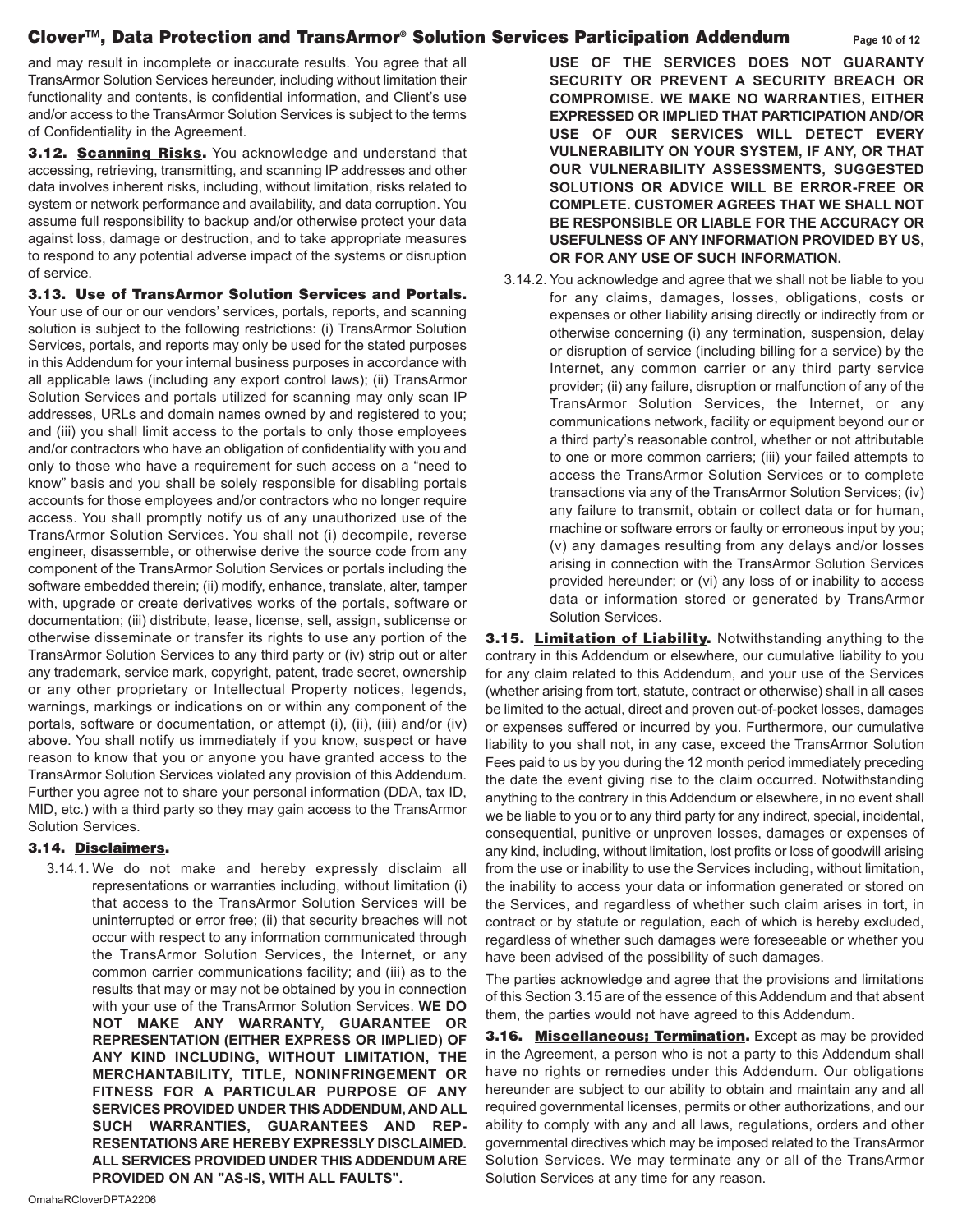# CLOVER TERMS AND CONDITIONS

#### **4.** Clover Care**.**

"Included Equipment" means equipment listed in the Equipment Details section of this Agreement. Clover Care replaces, at no additional charge to you, Included Equipment that has failed due to manufacturer defects in materials or workmanship, normal wear and tear from use in your business, and accidental damage from handling. Merchants with Included Equipment located in New York: see below for material limitations on Clover Care protection.

Clover Care protection begins when we ship you the Included Equipment and continues for three years from that date, (the Clover Care Term). Clover Care protection extends to replacement devices for the remainder of the original unit's Clover Care Term.

(1) During the Clover Care Term, Clover Care protection is limited to three (3) replacements per device that is listed in this Agreement.

(2) We reserve the right to replace Included Equipment with refurbished units. You acknowledge that Clover Care protection extends only to the functionality of devices, and not to cosmetic appearance or other non-functional matters.

(3) If the model of unit to be replaced is no longer in inventory, we reserve the right to replace that unit with a model of the same or better functionality. Under no circumstances do we pay or credit you with cash in lieu of a replaced unit.

For assistance with a failed unit, contact Customer Service. If we confirm that the unit is eligible for replacement, we will ship you a replacement unit at no additional cost. We reserve the right to replace each failed unit of your Included Equipment with refurbished equipment. You may elect to purchase a new unit at our then-current rates if you do not want a refurbished unit, but we will not apply any credit to the purchase price of a new unit.

You must return each failed unit and its related accessories to us within 45 days after receiving the replacement unit. The package containing the replacement unit will include a prepaid shipping label for returning the failed unit. You must ship the failed unit (including any related unit accessories) in the same container we used to ship you the replacement unit. If you do not return a failed unit (or any related accessories) to us within 45 days, we will charge you our then-current rate for that unit or accessory.

#### **Exclusions**

#### Clover Care does not:

(1) Replace or otherwise protect Included Equipment in cases of loss, theft, intentional damage, or damage to units incurred incidentally to fire or flood damage to your business premises. Clover Care is void if you breach this Agreement or your merchant processing agreement. CLOVER CARE IS NOT INSURANCE NOR A SUBSTITUTE FOR INSURANCE; or

(2) Apply to defects or damage resulting from software, interfaces, or supplies we do not provide; loss or damage in transit between your locations; your or your vendors' or users' improper site preparation; or failure to follow written instructions on proper use of the Included Equipment.

(3) *Merchants with Included Equipment located in New York: see below for material additional exclusions*.

We may charge you our then-current rate for any returned unit that (1) the Agreement excludes from Clover Care, (2) has an expired Clover Care Term, (3) does not match the serial number of a unit for which you purchased Clover Care, or (4) results in a no-problem found claim (an **NPF Claim**). An NPF Claim will result if a factory technician could not reproduce your reported defect in the returned unit or the returned unit performs to specifications within the factory's automated quality assurance testing program.

#### **New York Merchants**

For Included Equipment located in New York, Clover Care protection does not include damage arising from normal wear and tear (except as arising from product defect) or accidental damage from handling.

(1) Subject to the conditions and exclusions set forth in this Agreement, Clover Care replaces, at no additional charge to you, Included Equipment that has failed due to manufacturer defects in materials or workmanship.

(2) In addition to the exclusions above, Clover Care does not replace or otherwise protect Included Equipment arising from causes other than manufacturer defects in material or workmanship, including without limitation: damage resulting from smashed or cracked units or screens; extraneous materials in the interior of the unit; contact with liquids; missing unit covers; melted or burnt units; cosmetic damage; your or your vendors' or users' improper or inadequate maintenance; or other visible damage. Clover Care is void if you breach this Agreement. CLOVER CARE IS NOT INSURANCE NOR A SUBSTITUTE FOR INSURANCE.

(3) You acknowledge that the Fees charged by us are not reduced for Included Equipment located in New York, even though there are lesser protections provided and broader exclusions.